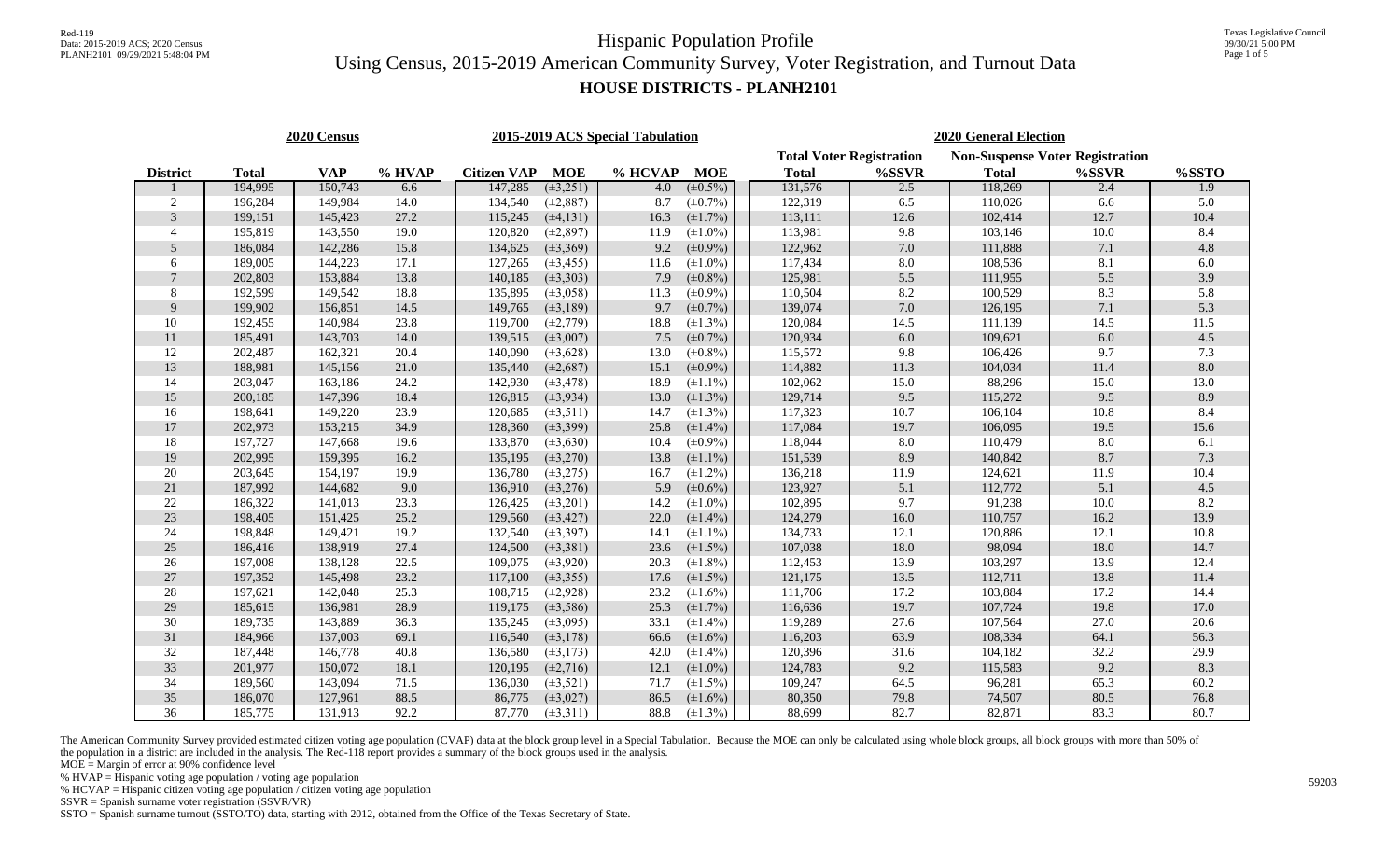### **HOUSE DISTRICTS - PLANH2101**

| 2020 Census     |              |            |        |  |                    |                | 2015-2019 ACS Special Tabulation |               | <b>2020 General Election</b>                                              |          |              |          |          |  |  |
|-----------------|--------------|------------|--------|--|--------------------|----------------|----------------------------------|---------------|---------------------------------------------------------------------------|----------|--------------|----------|----------|--|--|
|                 |              |            |        |  |                    |                |                                  |               | <b>Non-Suspense Voter Registration</b><br><b>Total Voter Registration</b> |          |              |          |          |  |  |
| <b>District</b> | <b>Total</b> | <b>VAP</b> | % HVAP |  | <b>Citizen VAP</b> | <b>MOE</b>     | % HCVAP                          | <b>MOE</b>    | <b>Total</b>                                                              | %SSVR    | <b>Total</b> | %SSVR    | %SSTO    |  |  |
| 37              | 184,621      | 133,615    | 89.0   |  | 101,150            | $(\pm 2, 897)$ | 86.0                             | $(\pm 1.3\%)$ | 100,418                                                                   | 79.6     | 90,920       | 80.2     | 75.0     |  |  |
| 38              | 184,626      | 130,901    | 88.7   |  | 100,335            | $(\pm 3, 242)$ | 86.7                             | $(\pm 1.4\%)$ | 93,352                                                                    | 79.6     | 86,383       | 80.1     | 76.9     |  |  |
| 39              | 187,075      | 128,031    | 91.1   |  | 91,330             | $(\pm 3, 336)$ | 89.2                             | $(\pm 1.5\%)$ | 83,316                                                                    | 83.6     | 77,975       | 84.1     | 81.1     |  |  |
| 40              | 197,911      | 137,868    | 91.0   |  | 96,415             | $(\pm 3, 321)$ | 89.5                             | $(\pm 1.4\%)$ | 86,153                                                                    | 83.5     | 80,484       | 83.9     | 82.0     |  |  |
| 41              | 185,884      | 134,628    | 85.4   |  | 102,120            | $(\pm 3, 244)$ | 81.9                             | $(\pm 1.5\%)$ | 90,294                                                                    | 73.1     | 83,677       | 73.8     | 70.8     |  |  |
| 42              | 184,728      | 132,081    | 94.4   |  | 101,285            | $(\pm 2, 800)$ | 92.6                             | $(\pm 0.9\%)$ | 100,364                                                                   | 85.0     | 92,530       | 85.5     | 84.5     |  |  |
| 43              | 196,580      | 149,566    | 59.7   |  | 142,740            | $(\pm 3, 457)$ | 59.7                             | $(\pm 1.5\%)$ | 122,445                                                                   | 54.5     | 110,414      | 54.8     | 46.9     |  |  |
| 44              | 192,359      | 142,911    | 35.5   |  | 126,835            | $(\pm 2, 821)$ | 33.9                             | $(\pm 1.4\%)$ | 123,585                                                                   | 25.1     | 112,076      | 25.2     | 21.0     |  |  |
| 45              | 202,193      | 155,158    | 39.9   |  | 128,120            | $(\pm 3, 802)$ | 37.7                             | $(\pm 1.8\%)$ | 122,391                                                                   | 28.2     | 106,508      | 28.4     | 25.7     |  |  |
| 46              | 202,556      | 152,715    | 33.5   |  | 113,030            | $(\pm 3, 256)$ | 26.3                             | $(\pm 1.6\%)$ | 125,142                                                                   | 18.4     | 114,358      | 18.5     | 17.2     |  |  |
| 47              | 203,109      | 161,835    | 23.4   |  | 146,500            | $(\pm 2, 852)$ | 21.9                             | $(\pm 1.2\%)$ | 150,208                                                                   | 14.8     | 137,986      | 14.8     | 14.1     |  |  |
| 48              | 203,486      | 153,797    | 14.6   |  | 130,740            | $(\pm 2, 747)$ | 12.6                             | $(\pm 1.0\%)$ | 144,364                                                                   | 8.4      | 132,874      | 8.4      | 8.2      |  |  |
| $49\,$          | 202,705      | 174,950    | 22.5   |  | 150,960            | $(\pm 3, 384)$ | 18.5                             | $(\pm 0.9\%)$ | 158,697                                                                   | 11.6     | 140,371      | 11.7     | $10.8\,$ |  |  |
| 50              | 203,128      | 157,542    | 39.5   |  | 115,600            | $(\pm 3, 246)$ | 28.6                             | $(\pm 1.6\%)$ | 109,476                                                                   | 19.7     | 99,563       | 19.9     | 18.5     |  |  |
| 51              | 203,717      | 160,760    | 51.4   |  | 128,375            | $(\pm 3, 167)$ | 46.0                             | $(\pm 1.6\%)$ | 117,351                                                                   | 33.0     | 105,206      | 33.5     | 29.7     |  |  |
| 52              | 201,468      | 145,731    | 22.4   |  | 112,115            | $(\pm 3, 038)$ | 21.9                             | $(\pm 1.5\%)$ | 128,404                                                                   | 14.4     | 118,174      | 14.4     | 13.2     |  |  |
| 53              | 199,548      | 159,656    | 32.5   |  | 152,915            | $(\pm 3, 433)$ | 30.6                             | $(\pm 1.3\%)$ | 141,931                                                                   | 24.4     | 130,439      | 24.3     | 18.9     |  |  |
| 54              | 185,389      | 134,947    | 23.0   |  | 115,795            | $(\pm 2, 910)$ | 20.0                             | $(\pm 1.3\%)$ | 111,372                                                                   | 13.6     | 95,763       | 13.6     | 11.6     |  |  |
| 55              | 185,258      | 137,216    | 21.9   |  | 122,800            | $(\pm 3, 252)$ | 20.3                             | $(\pm 1.3\%)$ | 104,594                                                                   | 12.9     | 84,995       | 12.9     | 11.2     |  |  |
| 56              | 199,975      | 152,415    | 20.7   |  | 136,230            | $(\pm 3,004)$  | 16.7                             | $(\pm 1.0\%)$ | 118,961                                                                   | 12.5     | 106,728      | 12.5     | 9.8      |  |  |
| 57              | 194,130      | 140,220    | 18.5   |  | 113,445            | $(\pm 3, 106)$ | 13.4                             | $(\pm 1.3\%)$ | 119,710                                                                   | $10.0$   | 109,732      | 10.1     | 9.1      |  |  |
| 58              | 189,132      | 140,933    | 20.3   |  | 126,570            | $(\pm 2, 928)$ | 16.6                             | $(\pm 1.2\%)$ | 112,916                                                                   | 11.0     | 103,425      | $11.0$   | 8.6      |  |  |
| 59              | 195,458      | 152,143    | 15.4   |  | 138,090            | $(\pm 3, 116)$ | 12.5                             | $(\pm 0.9\%)$ | 115,787                                                                   | 8.3      | 104,621      | 8.1      | 6.2      |  |  |
| 60              | 194,549      | 139,862    | 17.5   |  | 99,970             | $(\pm 2,988)$  | 13.0                             | $(\pm 1.5\%)$ | 111,245                                                                   | 9.5      | 99,167       | 9.5      | 8.3      |  |  |
| 61              | 185,732      | 140,599    | 12.5   |  | 124,540            | $(\pm 2, 911)$ | 9.1                              | $(\pm 0.8\%)$ | 128,382                                                                   | 7.0      | 115,913      | 7.0      | 5.6      |  |  |
| 62              | 186,794      | 144,154    | 11.8   |  | 132,100            | $(\pm 2, 823)$ | 6.7                              | $(\pm 0.6\%)$ | 119,898                                                                   | 5.1      | 108,651      | 5.0      | 3.9      |  |  |
| 63              | 202,319      | 152,377    | 19.7   |  | 128,395            | $(\pm 2, 443)$ | 14.6                             | $(\pm 0.9\%)$ | 124,762                                                                   | 9.7      | 111,527      | 9.7      | 8.6      |  |  |
| 64              | 185,263      | 146,845    | 19.9   |  | 132,710            | $(\pm 3, 112)$ | 14.6                             | $(\pm 1.0\%)$ | 118,290                                                                   | $10.8\,$ | 105,528      | 10.8     | 9.1      |  |  |
| 65              | 202,249      | 154,144    | 17.0   |  | 124,245            | $(\pm 2, 734)$ | 12.6                             | $(\pm 1.0\%)$ | 128,384                                                                   | 8.8      | 115,994      | 8.8      | 7.9      |  |  |
| 66              | 196,331      | 149,369    | 11.9   |  | 115,615            | $(\pm 2, 495)$ | 9.4                              | $(\pm 0.9\%)$ | 119,765                                                                   | 6.2      | 106,792      | 6.1      | 5.6      |  |  |
| 67              | 200,042      | 157,389    | 12.7   |  | 134,130            | $(\pm 3, 315)$ | 8.4                              | $(\pm 0.8\%)$ | 131,769                                                                   | 6.7      | 119,277      | 6.6      | 6.2      |  |  |
| 68              | 193,744      | 150,323    | 16.4   |  | 142,310            | $(\pm 2,796)$  | 13.1                             | $(\pm 0.8\%)$ | 129,726                                                                   | 9.1      | 118,136      | 8.9      | 6.1      |  |  |
| 69              | 185,518      | 144,494    | 17.1   |  | 141,470            | $(\pm 2,687)$  | 14.7                             | $(\pm 0.8\%)$ | 123,574                                                                   | $10.9\,$ | 104,177      | $11.0\,$ | 8.2      |  |  |
| 70              | 188,804      | 130,251    | 10.1   |  | 105,690            | $(\pm 2, 439)$ | 9.2                              | $(\pm 0.9\%)$ | 114,787                                                                   | 6.9      | 103,957      | 6.8      | 6.5      |  |  |
| 71              | 191,317      | 146,476    | 21.6   |  | 135,865            | $(\pm 2, 830)$ | 20.4                             | $(\pm 1.0\%)$ | 111,728                                                                   | 15.0     | 99,408       | 14.9     | 11.2     |  |  |
| 72              | 186,421      | 143,348    | 35.9   |  | 134,515            | $(\pm 3,004)$  | 32.5                             | $(\pm 1.4\%)$ | 109,419                                                                   | 25.4     | 96,513       | 25.3     | 19.3     |  |  |

The American Community Survey provided estimated citizen voting age population (CVAP) data at the block group level in a Special Tabulation. Because the MOE can only be calculated using whole block groups, all block groups the population in a district are included in the analysis. The Red-118 report provides a summary of the block groups used in the analysis.

 $MOE = Margin$  of error at 90% confidence level

% HVAP = Hispanic voting age population / voting age population

% HCVAP = Hispanic citizen voting age population  $\sqrt{\overline{C}}$  citizen voting age population

SSVR = Spanish surname voter registration (SSVR/VR)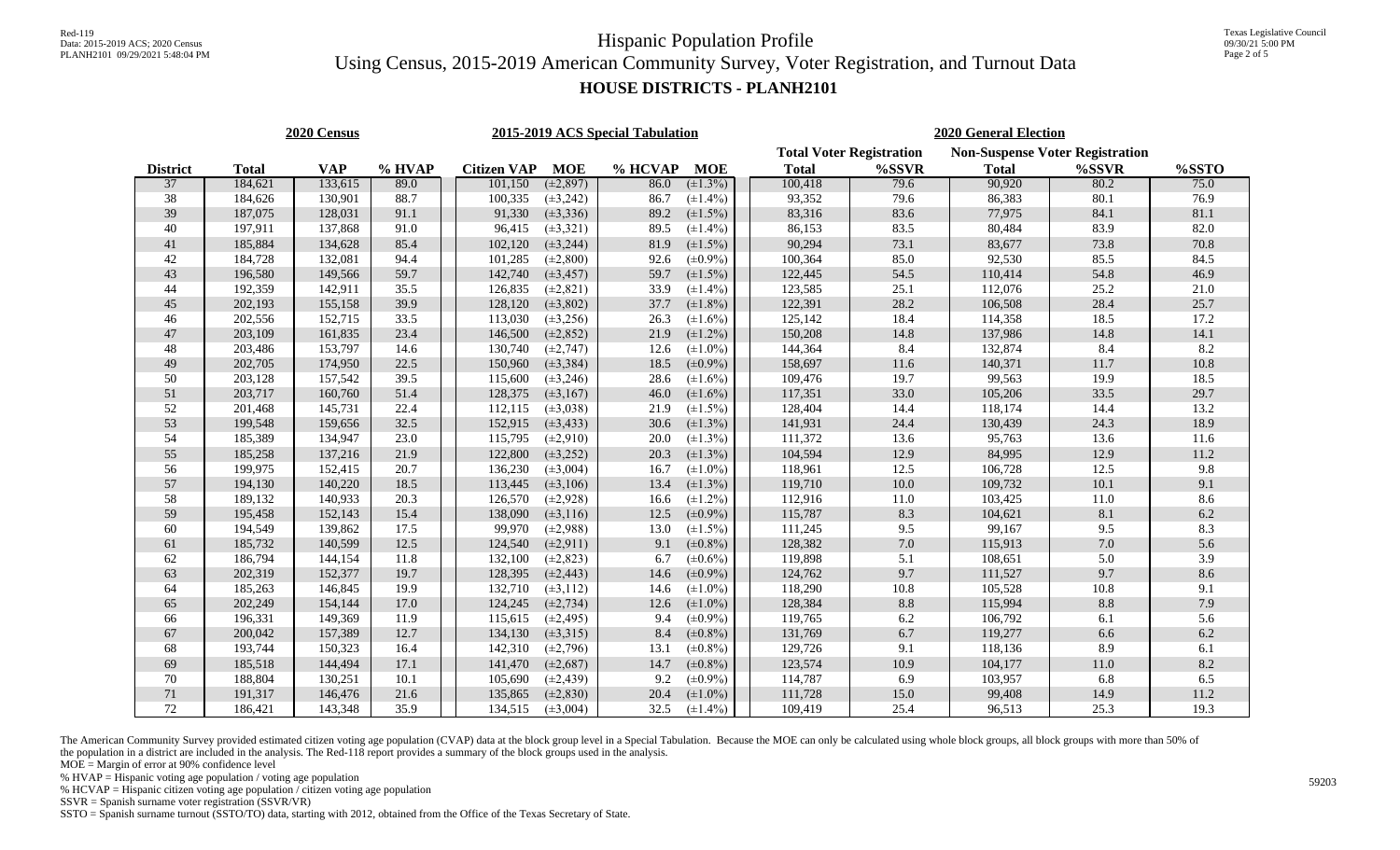### **HOUSE DISTRICTS - PLANH2101**

| 2020 Census     |              |            |        |  |                    |                | 2015-2019 ACS Special Tabulation |               |  | <b>2020 General Election</b> |       |              |                                                 |          |  |  |
|-----------------|--------------|------------|--------|--|--------------------|----------------|----------------------------------|---------------|--|------------------------------|-------|--------------|-------------------------------------------------|----------|--|--|
|                 |              |            |        |  |                    |                | <b>Total Voter Registration</b>  |               |  |                              |       |              |                                                 |          |  |  |
| <b>District</b> | <b>Total</b> | <b>VAP</b> | % HVAP |  | <b>Citizen VAP</b> | <b>MOE</b>     | % HCVAP                          | <b>MOE</b>    |  | <b>Total</b>                 | %SSVR | <b>Total</b> | <b>Non-Suspense Voter Registration</b><br>%SSVR | %SSTO    |  |  |
| 73              | 200,375      | 156,900    | 21.6   |  | 130,150            | $(\pm 2, 888)$ | 20.0                             | $(\pm 1.2\%)$ |  | 146,452                      | 13.9  | 135,138      | 13.8                                            | 12.0     |  |  |
| 74              | 200,697      | 148,484    | 75.0   |  | 116,270            | $(\pm 3, 285)$ | 72.1                             | $(\pm 1.6\%)$ |  | 113,663                      | 65.1  | 101,029      | 66.8                                            | 62.1     |  |  |
| $75\,$          | 200,418      | 137,283    | 90.1   |  | 84,870             | $(\pm 3, 148)$ | 89.8                             | $(\pm 1.5\%)$ |  | 93,567                       | 76.9  | 85,603       | 77.8                                            | 76.0     |  |  |
| 76              | 201,357      | 150,301    | 21.7   |  | 119,260            | $(\pm 3, 643)$ | 18.2                             | $(\pm 1.7\%)$ |  | 114,608                      | 15.3  | 106,469      | 15.5                                            | 14.2     |  |  |
| $77\,$          | 203,921      | 158,812    | 87.7   |  | 126,485            | $(\pm 3, 195)$ | 85.6                             | $(\pm 1.0\%)$ |  | 120,126                      | 76.6  | 107,499      | 77.8                                            | 75.9     |  |  |
| $78\,$          | 203,786      | 153,882    | 70.4   |  | 127,635            | $(\pm 3, 101)$ | 66.4                             | $(\pm 1.5\%)$ |  | 127,481                      | 53.9  | 113,867      | 55.1                                            | 52.8     |  |  |
| 79              | 204,008      | 155,827    | 82.4   |  | 138,635            | $(\pm 3, 490)$ | 79.6                             | $(\pm 1.3\%)$ |  | 123,793                      | 70.3  | 111,652      | 71.8                                            | 71.3     |  |  |
| $80\,$          | 192,601      | 135,888    | 79.7   |  | 114,485            | $(\pm 3, 430)$ | 77.6                             | $(\pm 1.6\%)$ |  | 108,327                      | 73.3  | 99,639       | 73.5                                            | 66.1     |  |  |
| $81\,$          | 184,670      | 133,588    | 56.7   |  | 111,510            | $(\pm 3, 350)$ | 51.9                             | $(\pm 1.9\%)$ |  | 91,778                       | 43.7  | 82,540       | 44.4                                            | 36.5     |  |  |
| 82              | 187,676      | 136,280    | 40.7   |  | 120,135            | $(\pm 3, 341)$ | 37.6                             | $(\pm 1.8\%)$ |  | 100,640                      | 29.1  | 90,309       | 29.3                                            | 22.2     |  |  |
| 83              | 186,970      | 139,966    | 31.3   |  | 123,705            | $(\pm 2, 537)$ | 28.6                             | $(\pm 1.3\%)$ |  | 115,809                      | 23.9  | 104,919      | 23.5                                            | 17.1     |  |  |
| 84              | 186,523      | 145,008    | 35.6   |  | 142,250            | $(\pm 3, 627)$ | 35.2                             | $(\pm 1.4\%)$ |  | 104,523                      | 29.4  | 88,209       | 29.5                                            | 23.3     |  |  |
| 85              | 202,964      | 154,177    | 25.0   |  | 129,475            | $(\pm 3, 218)$ | 18.6                             | $(\pm 1.1\%)$ |  | 137,610                      | 15.2  | 127,901      | 15.1                                            | 11.8     |  |  |
| 86              | 185,308      | 138,631    | 27.4   |  | 124,965            | $(\pm 2, 649)$ | 23.3                             | $(\pm 1.1\%)$ |  | 115,191                      | 17.9  | 103,304      | 17.7                                            | 13.1     |  |  |
| 87              | 187,448      | 138,418    | 35.4   |  | 118,805            | $(\pm 2, 538)$ | 27.6                             | $(\pm 1.3\%)$ |  | 97,194                       | 23.1  | 85,357       | 23.0                                            | $16.5\,$ |  |  |
| 88              | 186,059      | 135,454    | 43.6   |  | 123,095            | $(\pm 2, 552)$ | 37.7                             | $(\pm 1.4\%)$ |  | 107,965                      | 33.1  | 96,800       | 32.7                                            | 21.9     |  |  |
| 89              | 190,581      | 138,420    | 16.9   |  | 111,970            | $(\pm 2, 994)$ | 12.1                             | $(\pm 1.1\%)$ |  | 118,180                      | 9.1   | 108,198      | 9.2                                             | 8.3      |  |  |
| 90              | 201,099      | 144,701    | 60.9   |  | 106,430            | $(\pm 2,982)$  | 48.0                             | $(\pm 1.8\%)$ |  | 88,910                       | 40.6  | 80,280       | 42.0                                            | 36.5     |  |  |
| 91              | 187,551      | 141,549    | 24.0   |  | 122,890            | $(\pm 3, 245)$ | 18.2                             | $(\pm 1.4\%)$ |  | 111,147                      | 14.0  | 98,927       | 14.1                                            | 12.6     |  |  |
| $92\,$          | 192,096      | 146,866    | 31.4   |  | 106,600            | $(\pm 2, 794)$ | 24.4                             | $(\pm 1.4\%)$ |  | 85,831                       | 17.2  | 71,252       | 17.8                                            | 15.2     |  |  |
| 93              | 188,296      | 132,214    | 21.6   |  | 113,380            | $(\pm 3, 895)$ | 16.4                             | $(\pm 1.4\%)$ |  | 110,118                      | 14.1  | 97,154       | 14.3                                            | 13.1     |  |  |
| 94              | 185,566      | 144,505    | 17.6   |  | 129,495            | $(\pm 2, 712)$ | 11.2                             | $(\pm 0.9\%)$ |  | 122,367                      | 9.6   | 109,798      | 9.6                                             | 8.8      |  |  |
| 95              | 203,641      | 148,994    | 31.6   |  | 114,955            | $(\pm 3, 292)$ | 19.1                             | $(\pm 1.2\%)$ |  | 101,252                      | 15.1  | 88,479       | 15.7                                            | 14.1     |  |  |
| 96              | 188,593      | 140,738    | 17.3   |  | 128,690            | $(\pm 2, 993)$ | 14.2                             | $(\pm 1.1\%)$ |  | 123,160                      | 10.4  | 111,740      | 10.4                                            | 9.4      |  |  |
| 97              | 190,669      | 148,417    | 18.3   |  | 129,860            | $(\pm 2, 919)$ | 13.5                             | $(\pm 1.0\%)$ |  | 119,921                      | 11.3  | 106,765      | 11.3                                            | $10.0\,$ |  |  |
| 98              | 184,798      | 141,006    | 11.7   |  | 128,860            | $(\pm 2, 841)$ | 9.2                              | $(\pm 1.0\%)$ |  | 132,826                      | 6.2   | 119,391      | 6.1                                             | 5.8      |  |  |
| 99              | 201,695      | 151,589    | 26.5   |  | 132,690            | $(\pm 3, 291)$ | 21.3                             | $(\pm 1.4\%)$ |  | 117,159                      | 16.5  | 103,349      | 16.8                                            | 14.6     |  |  |
| 100             | 185,436      | 150,653    | 29.1   |  | 127,275            | $(\pm 2, 814)$ | 19.1                             | $(\pm 1.1\%)$ |  | 114,961                      | 14.6  | 99,772       | 15.1                                            | 13.6     |  |  |
| 101             | 186,636      | 133,467    | 27.4   |  | 112,495            | $(\pm 3, 806)$ | 22.7                             | $(\pm 1.7\%)$ |  | 103,645                      | 17.0  | 92,626       | 17.3                                            | 15.6     |  |  |
| 102             | 187,686      | 141,854    | 30.0   |  | 107,345            | $(\pm 2,992)$  | 17.2                             | $(\pm 1.3\%)$ |  | 90,118                       | 13.0  | 79,390       | 13.2                                            | 11.9     |  |  |
| 103             | 189,432      | 147,409    | 56.0   |  | 94,480             | $(\pm 2, 567)$ | 36.0                             | $(\pm 1.6\%)$ |  | 90,358                       | 33.4  | 80,895       | 34.6                                            | 29.5     |  |  |
| 104             | 186,630      | 135,171    | 67.2   |  | 93,925             | $(\pm 2, 867)$ | 52.2                             | $(\pm 1.8\%)$ |  | 85,281                       | 45.2  | 78,545       | 46.5                                            | 43.5     |  |  |
| 105             | 186,828      | 140,913    | 44.6   |  | 82,405             | $(\pm 2, 367)$ | 32.6                             | $(\pm 1.6\%)$ |  | 77,886                       | 24.9  | 68,983       | 25.6                                            | 22.7     |  |  |
| 106             | 191,093      | 136,666    | 14.8   |  | 108,765            | $(\pm 2, 603)$ | 11.0                             | $(\pm 1.0\%)$ |  | 118,304                      | 8.4   | 109,189      | 8.4                                             | 7.7      |  |  |
| 107             | 186,185      | 140,174    | 39.9   |  | 105,295            | $(\pm 2, 890)$ | 23.5                             | $(\pm 1.5\%)$ |  | 89,783                       | 20.1  | 79,376       | 20.7                                            | 18.1     |  |  |
| 108             | 187,643      | 151,154    | 9.8    |  | 133,385            | $(\pm 2, 289)$ | 6.6                              | $(\pm 0.5\%)$ |  | 140,138                      | 4.8   | 127,337      | 4.8                                             | 4.5      |  |  |

The American Community Survey provided estimated citizen voting age population (CVAP) data at the block group level in a Special Tabulation. Because the MOE can only be calculated using whole block groups, all block groups the population in a district are included in the analysis. The Red-118 report provides a summary of the block groups used in the analysis.

 $MOE = Margin$  of error at 90% confidence level

% HVAP = Hispanic voting age population / voting age population

% HCVAP = Hispanic citizen voting age population  $\sqrt{\overline{C}}$  citizen voting age population

SSVR = Spanish surname voter registration (SSVR/VR)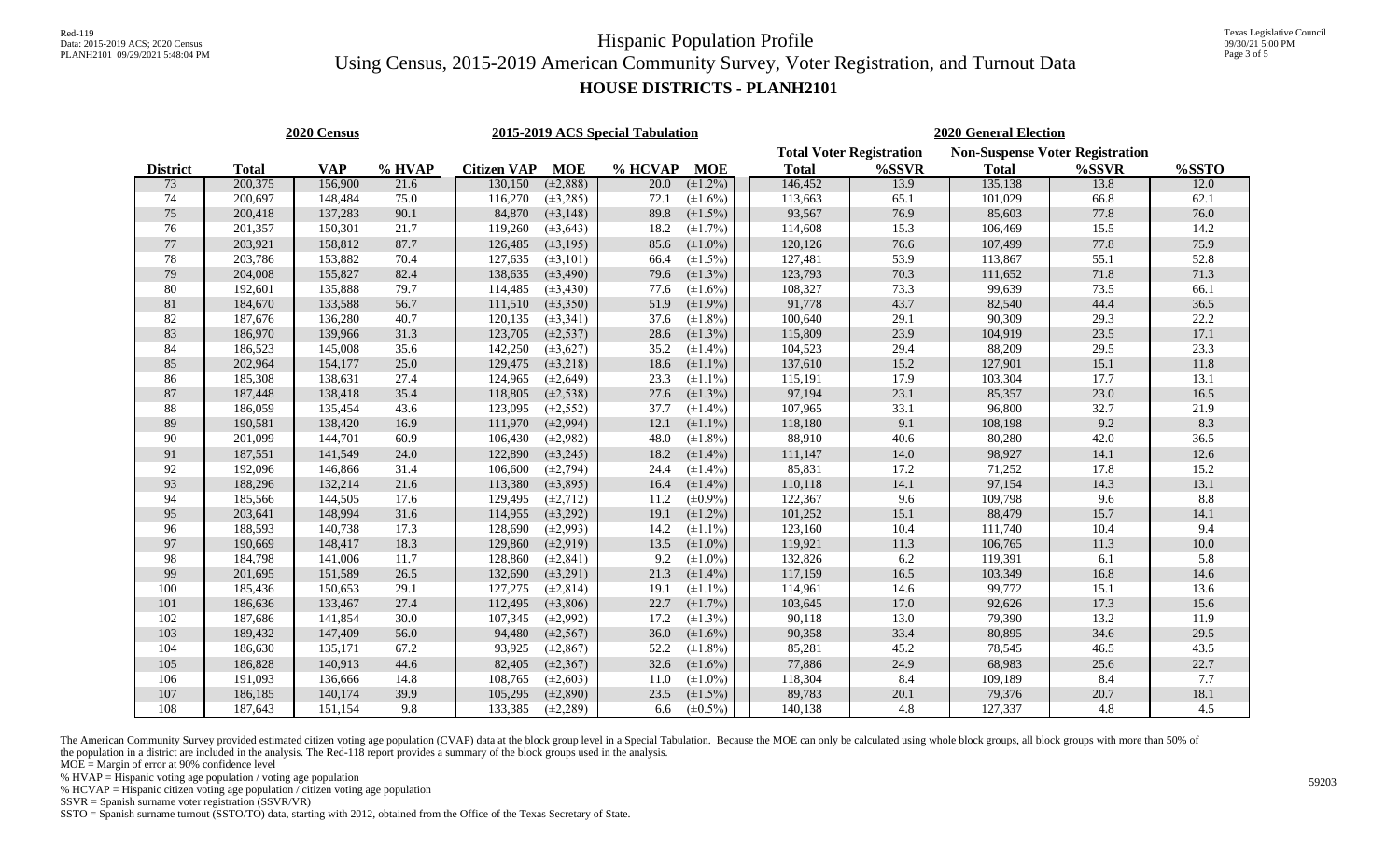### **HOUSE DISTRICTS - PLANH2101**

|                 |              | 2020 Census |        |                    |                | 2015-2019 ACS Special Tabulation |               | <b>2020 General Election</b>    |                                        |              |       |       |  |  |
|-----------------|--------------|-------------|--------|--------------------|----------------|----------------------------------|---------------|---------------------------------|----------------------------------------|--------------|-------|-------|--|--|
|                 |              |             |        |                    |                |                                  |               | <b>Total Voter Registration</b> | <b>Non-Suspense Voter Registration</b> |              |       |       |  |  |
| <b>District</b> | <b>Total</b> | <b>VAP</b>  | % HVAP | <b>Citizen VAP</b> | <b>MOE</b>     | % HCVAP                          | <b>MOE</b>    | <b>Total</b>                    | %SSVR                                  | <b>Total</b> | %SSVR | %SSTO |  |  |
| 109             | 188,181      | 136,550     | 25.1   | 113,540            | $(\pm 3, 460)$ | 14.0                             | $(\pm 1.2\%)$ | 110,011                         | 10.9                                   | 100,050      | 11.2  | 9.7   |  |  |
| 110             | 185,481      | 126,827     | 63.0   | 79,770             | $(\pm 2, 837)$ | 38.1                             | $(\pm 1.8\%)$ | 73,110                          | 34.1                                   | 66,591       | 35.4  | 33.7  |  |  |
| 111             | 185,801      | 137,653     | 27.3   | 120,480            | $(\pm 3, 444)$ | 17.8                             | $(\pm 1.4\%)$ | 115,525                         | 14.5                                   | 105,710      | 14.9  | 13.5  |  |  |
| 112             | 185,204      | 144,361     | 16.2   | 123,185            | $(\pm 3,087)$  | 12.6                             | $(\pm 1.2\%)$ | 122,329                         | 9.2                                    | 113,302      | 9.2   | 8.6   |  |  |
| 113             | 185,073      | 137,196     | 38.0   | 106,955            | $(\pm 2, 888)$ | 26.2                             | $(\pm 1.5\%)$ | 98,387                          | 21.6                                   | 89,671       | 22.1  | 20.1  |  |  |
| 114             | 187,670      | 136,156     | 52.2   | 109,030            | $(\pm 2, 978)$ | 40.2                             | $(\pm 1.7\%)$ | 87,217                          | 33.9                                   | 78,888       | 34.7  | 31.1  |  |  |
| 115             | 186,289      | 146,507     | 21.0   | 109,690            | $(\pm 2, 473)$ | 16.5                             | $(\pm 1.1\%)$ | 102,788                         | 10.8                                   | 91,192       | 10.7  | 10.0  |  |  |
| 116             | 200,120      | 160,090     | 58.3   | 144,965            | $(\pm 3, 590)$ | 58.1                             | $(\pm 1.5\%)$ | 116,376                         | 48.3                                   | 96,731       | 49.7  | 47.3  |  |  |
| 117             | 198,399      | 139,199     | 66.3   | 102,830            | $(\pm 3, 189)$ | 67.1                             | $(\pm 1.8\%)$ | 105,039                         | 54.2                                   | 93,715       | 55.3  | 50.4  |  |  |
| 118             | 199,826      | 148,024     | 67.0   | 130,780            | $(\pm 3, 660)$ | 63.6                             | $(\pm 1.7\%)$ | 114,076                         | 55.0                                   | 103,047      | 55.9  | 51.2  |  |  |
| 119             | 202,657      | 150,837     | 62.6   | 132,475            | $(\pm 3, 442)$ | 60.8                             | $(\pm 1.5\%)$ | 113,958                         | 51.0                                   | 100,748      | 52.0  | 48.5  |  |  |
| 120             | 203,115      | 149,887     | 48.0   | 122,485            | $(\pm 3, 284)$ | 42.0                             | $(\pm 1.6\%)$ | 111,604                         | 34.0                                   | 95,520       | 34.8  | 32.2  |  |  |
| 121             | 203,209      | 155,904     | 33.8   | 134,400            | $(\pm 3,095)$  | 31.5                             | $(\pm 1.4\%)$ | 139,399                         | 22.5                                   | 122,500      | 22.6  | 22.0  |  |  |
| 122             | 201,984      | 149,711     | 35.8   | 112,940            | $(\pm 2,695)$  | 32.2                             | $(\pm 1.5\%)$ | 137,222                         | 25.0                                   | 124,273      | 25.3  | 25.1  |  |  |
| 123             | 200,095      | 160,561     | 61.4   | 148,925            | $(\pm 3, 595)$ | 60.4                             | $(\pm 1.5\%)$ | 123,054                         | 48.1                                   | 107,640      | 48.7  | 44.6  |  |  |
| 124             | 197,852      | 146,224     | 68.3   | 133,240            | $(\pm 3, 760)$ | 69.4                             | $(\pm 1.7\%)$ | 102,382                         | 60.6                                   | 89,608       | 62.1  | 59.3  |  |  |
| 125             | 202,067      | 151,951     | 64.7   | 148,600            | $(\pm 3, 557)$ | 63.7                             | $(\pm 1.5\%)$ | 124,832                         | 53.9                                   | 111,393      | 54.7  | 52.0  |  |  |
| 126             | 194,060      | 147,183     | 23.9   | 125,610            | $(\pm 3, 433)$ | 17.4                             | $(\pm 1.3\%)$ | 122,842                         | 13.9                                   | 112,059      | 14.0  | 13.0  |  |  |
| 127             | 199,089      | 144,351     | 25.2   | 127,320            | $(\pm 3, 246)$ | 21.0                             | $(\pm 1.4\%)$ | 126,347                         | 15.6                                   | 116,898      | 15.9  | 14.5  |  |  |
| 128             | 201,183      | 148,227     | 35.2   | 124,695            | $(\pm 3, 277)$ | 28.9                             | $(\pm 1.6\%)$ | 108,554                         | 22.9                                   | 100,269      | 23.2  | 20.2  |  |  |
| 129             | 198,661      | 154,787     | 25.2   | 132,075            | $(\pm 2,996)$  | 22.6                             | $(\pm 1.4\%)$ | 124,598                         | 16.3                                   | 114,096      | 16.4  | 15.5  |  |  |
| 130             | 194,311      | 139,508     | 21.7   | 120,960            | $(\pm 3, 244)$ | 17.1                             | $(\pm 1.4\%)$ | 120,754                         | 13.3                                   | 113,301      | 13.5  | 12.4  |  |  |
| 131             | 201,256      | 144,968     | 52.8   | 103,160            | $(\pm 3, 546)$ | 35.0                             | $(\pm 1.8\%)$ | 82,880                          | 28.6                                   | 76,766       | 29.5  | 26.7  |  |  |
| 132             | 195,943      | 141,733     | 28.2   | 115,345            | $(\pm 3, 273)$ | 23.6                             | $(\pm 1.7\%)$ | 109,648                         | 16.6                                   | 102,048      | 16.7  | 15.4  |  |  |
| 133             | 196,966      | 155,045     | 18.6   | 116,905            | $(\pm 2, 877)$ | 14.2                             | $(\pm 1.1\%)$ | 115,063                         | 9.0                                    | 104,620      | 8.8   | 8.4   |  |  |
| 134             | 202,847      | 168,828     | 14.9   | 141,650            | $(\pm 2, 921)$ | 12.2                             | $(\pm 0.8\%)$ | 142,872                         | 8.3                                    | 130,172      | 8.2   | 8.0   |  |  |
| 135             | 197,186      | 140,362     | 43.1   | 97,605             | $(\pm 3, 612)$ | 33.2                             | $(\pm 2.4\%)$ | 100,889                         | 27.1                                   | 94,321       | 27.7  | 25.7  |  |  |
| 136             | 203,904      | 153,117     | 22.8   | 123,000            | $(\pm 3, 500)$ | 21.9                             | $(\pm 1.7\%)$ | 120,101                         | 14.8                                   | 105,369      | 14.7  | 13.6  |  |  |
| 137             | 187,800      | 140,396     | 51.2   | 73,205             | $(\pm 2,606)$  | 31.9                             | $(\pm 1.8\%)$ | 60,260                          | 22.4                                   | 53,910       | 22.6  | 20.7  |  |  |
| 138             | 201,745      | 154,239     | 38.6   | 113,460            | $(\pm 2, 785)$ | 26.4                             | $(\pm 1.5\%)$ | 112,793                         | 20.5                                   | 105,103      | 20.6  | 17.9  |  |  |
| 139             | 194,020      | 141,640     | 42.2   | 113,480            | $(\pm 3, 327)$ | 28.6                             | $(\pm 1.6\%)$ | 101,152                         | 21.5                                   | 93,959       | 21.9  | 19.9  |  |  |
| 140             | 192,459      | 134,445     | 79.6   | 82,585             | $(\pm 2, 683)$ | 69.6                             | $(\pm 2.0\%)$ | 72,397                          | 61.8                                   | 68,731       | 62.8  | 60.5  |  |  |
| 141             | 201,495      | 141,906     | 43.4   | 107,125            | $(\pm 3, 498)$ | 26.8                             | $(\pm 1.7\%)$ | 87,422                          | 21.2                                   | 77,586       | 22.0  | 20.4  |  |  |
| 142             | 193,612      | 138,996     | 43.2   | 109,910            | $(\pm 4, 452)$ | 31.0                             | $(\pm 1.6\%)$ | 90,617                          | 25.4                                   | 83,893       | 26.2  | 23.8  |  |  |
| 143             | 201,644      | 144,434     | 73.3   | 100,195            | $(\pm 2, 962)$ | 59.8                             | $(\pm 1.6\%)$ | 83,310                          | 57.3                                   | 77,457       | 58.5  | 54.2  |  |  |
| 144             | 201,228      | 144,105     | 73.3   | 108,165            | $(\pm 3, 234)$ | 64.5                             | $(\pm 1.8\%)$ | 83,837                          | 58.1                                   | 77,389       | 59.3  | 55.2  |  |  |

The American Community Survey provided estimated citizen voting age population (CVAP) data at the block group level in a Special Tabulation. Because the MOE can only be calculated using whole block groups, all block groups the population in a district are included in the analysis. The Red-118 report provides a summary of the block groups used in the analysis.

 $MOE = Margin$  of error at 90% confidence level

% HVAP = Hispanic voting age population / voting age population

% HCVAP = Hispanic citizen voting age population  $\sqrt{\overline{C}}$  citizen voting age population

SSVR = Spanish surname voter registration (SSVR/VR)